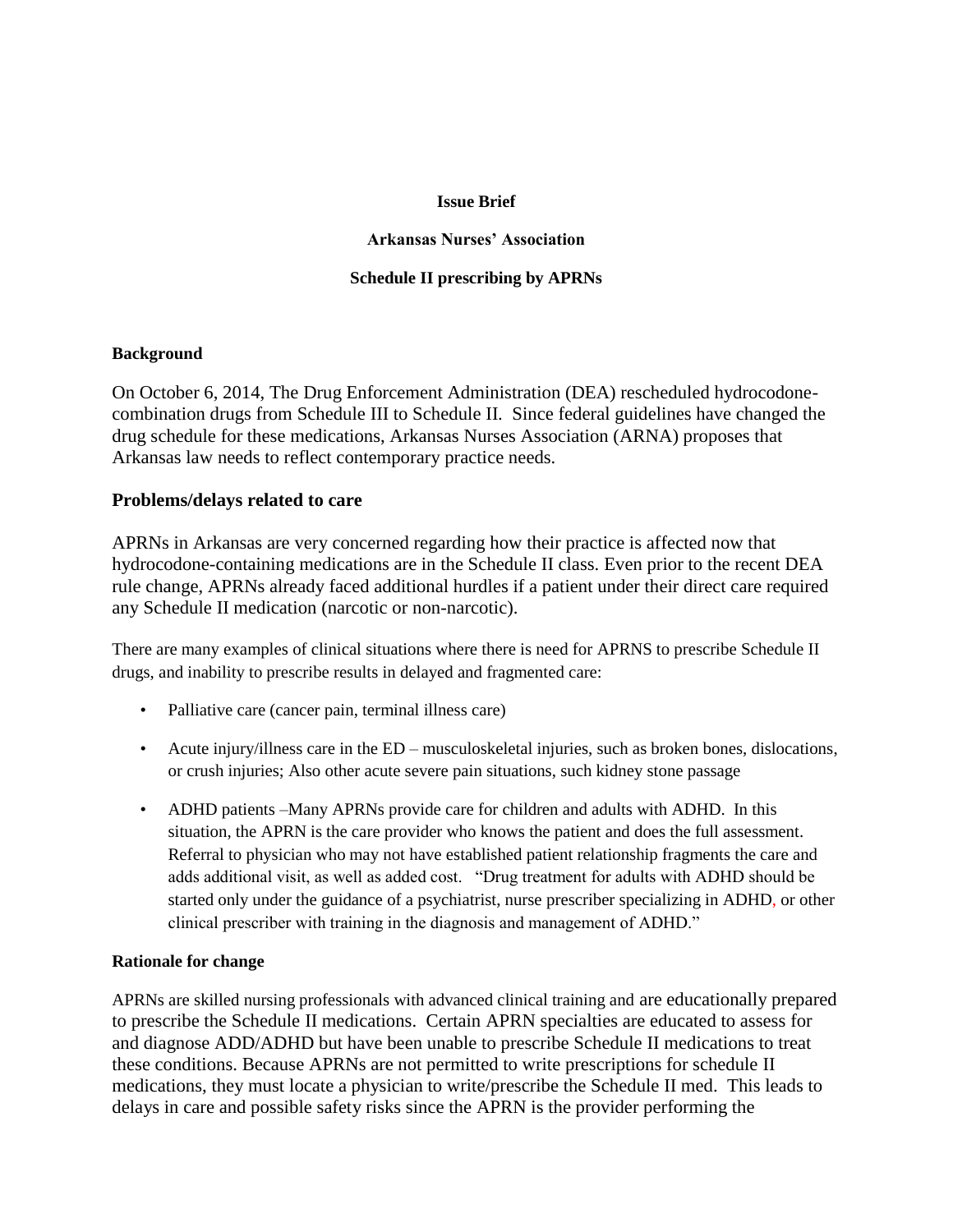assessment and diagnosis, not the prescribing physician that prescribes the Schedule II medication. This is even a bigger problem for APRNs working in rural clinics and hospitals. If there isn't a physician in-house to prescribe a needed Schedule II medication, this leads to a delay in care, possibly extending a patient's ability for pain relief, including a possible additional cost to the patient for the physician's involvement.

- Arkansas needs to modernize state law to provide APRNs the authority to prescribe schedule II medications *within their existing scope of practice.*
- This needed change is consistent with existing law in the majority of states.
- It is necessary for ARNPs to manage their patients' care and reduce delays and costs for patients.

# **APRNS are educationally prepared**

To gain entry into advanced nursing practice, professional nurses must complete a formal course of education in an accredited nursing program at the graduate level. In addition, most states (including Arkansas) require APRN applicants to be certified by a recognized national organization. These requirements ensure that applicants for licensure as an APRN have the necessary knowledge and skills to practice, *including prescribing*, in a specialty area at the advanced nursing level.

## **APRNS are safe, responsible prescribers**

Advanced practice registered nurses do not appear to be any more susceptible to diversion or inappropriate prescribing than any other prescribing practitioners. *Data from the AR Board of Nursing shows an excellent safety record related to prescribing of controlled substances.* **APRNs will have been prescribing hydrocodone-combination drugs for 20 years with a good safety record.**

### **Arkansas Board of Nursing support for change**

In September 2014, the Arkansas Board of Nursing voted their support for a change in state law to authorize APRNs with DEA number and state of Arkansas CPA (certification of prescriptive authority) to prescribe schedule II medications.

# **National Trends:**

A total of 43 states allow APRNs to prescribe schedule II medications, subject to the oversight of the DEA and the state Boards of Nursing.

Surrounding states which permit schedule II prescribing by APRNs:

- **Louisiana**
- **Mississippi (Schedules II – V by CNPs and CNMs)**
- **Tennessee (Schedules II – V)**

(DEA, 2014)